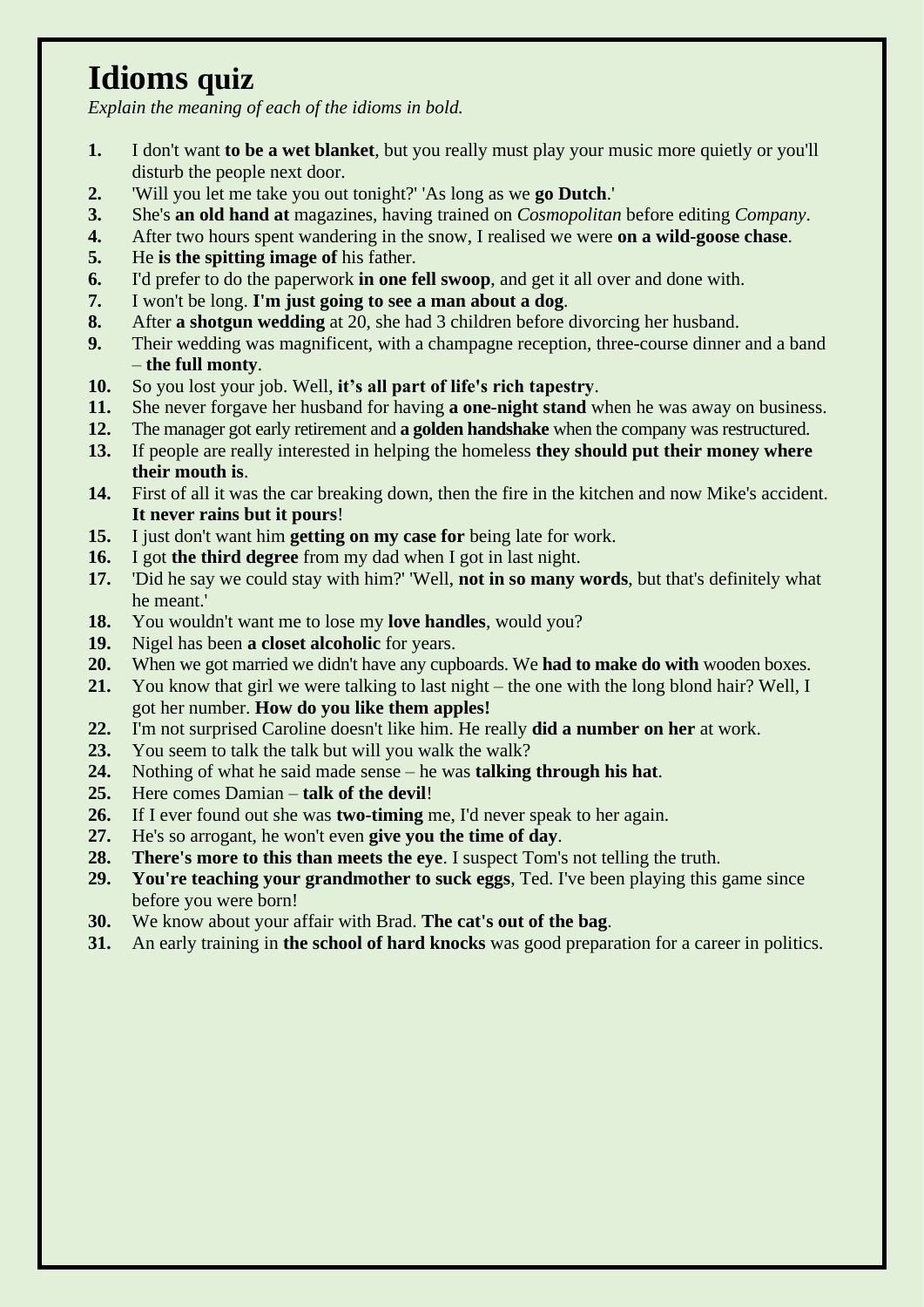### **Idioms quiz**

- **1.** Someone who does or says something that stops other people from enjoying themselves.
- **2.** To share the cost of something, especially a meal.
- **3.** Someone who has done a particular job or activity for a long time and who can do it very well.
- **4.** A situation where you waste time looking for something that you are not going to find, either because that thing does not exist or because you have been given false information about it.
- **5.** To look very much the same as someone else.
- **6.** If you do something in one fell swoop, you do everything you have to do at the same time.
- **7.** A way of saying that you do not want to tell someone where you are really going, especially when you are going to the toilet.
- **8.** A marriage that is arranged very quickly because the woman is going to have a baby.
- **9.** If something is *the full monty*, it is as complete as possible.
- **10.** It's one of the difficult or bad experiences that is part of a full and varied life.
- **11.** An occasion when two people have sex but do not intend to see each other again.
- **12.** A large sum of money which is given to someone when they leave a company, especially if they are forced to leave.
- **13.** To support something that you believe in, especially by giving money.
- **14.** Something that you say which means that when one bad thing happens, a lot of other bad things also happen, making the situation even worse.
- **15.** To criticize someone in an annoying way for something that they have done.
- **16.** A situation in which someone tries to find out information by asking you a lot of questions.
- **17.** Used in order to say that someone means something, even though they haven't said it directly.
- **18.** A layer of extra fat around the middle of a person's body. (jenkkakahvat)
- **19.** He has kept the fact hidden and hasn't admitted it.
- **20.** To manage to live without things you would like to have or with things of a worse quality than you would like.
- **21.** Something that you say when you want someone to know how clever or successful you are, especially when you have done something better than they have.
- **22.** To treat someone very badly or unfairly.
- **23.** You say the necessary or expected things in a particular situation but will you actually do the necessary or expected things?
- **24.** To talk about something without understanding what you are talking about
- **25.** Said when a person you have just been talking about comes into the room (but only when you have been saying positive things about that person).
- **26.** To have a sexual or romantic relationship with two people at the same time.
- **27.** To refuse to speak to someone because you do not like them or because you think you are better than them.
- **28.** Something you say when you think that something or someone is less simple than they seem to be at first.
- **29.** To give advice to someone about a subject that they already know more about than you.
- **30.** The secret has been revealed; people know the secret.
- **31.** Learning through difficult experiences. (elämänkoulu)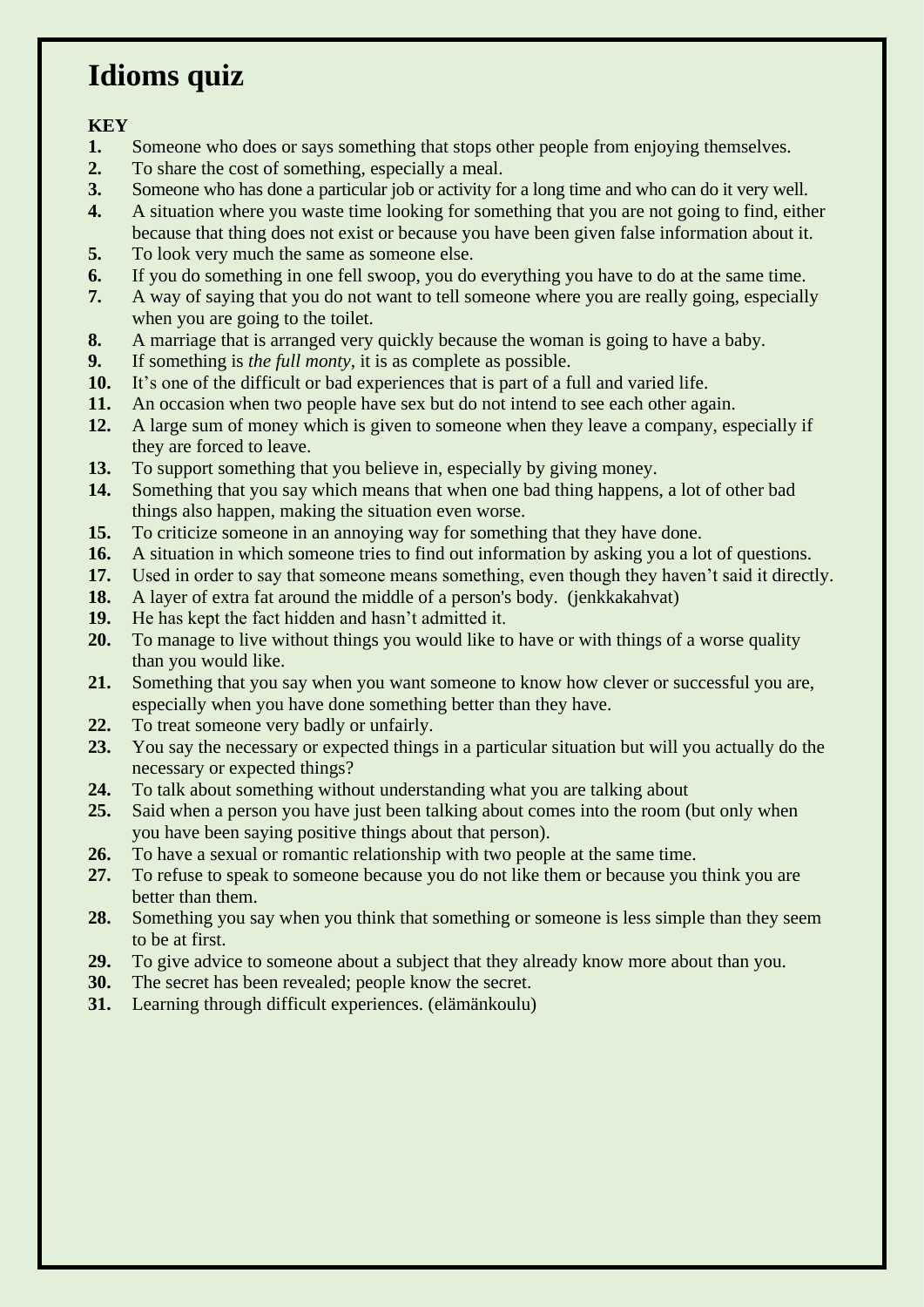### **Idioms quiz – part two**

*Explain the meaning of each of the idioms in bold.* 

- **1.** We're **breaking new ground** in television comedy. You're unlikely to have seen anything like this before.
- **2.** I know there's something wrong, but I can't **put my finger on** exactly what it is.
- **3.** Here, have a swig of this. **That should put hair on your chest**!
- **4.** You should **put your own house in order** before you start giving me advice.
- **5. Put a sock in it,** you two! You've been arguing all afternoon.
- **6.** Who **put all these ideas into her head** about becoming an actress?
- **7.** You keep saying you're going to ask her out. Well, **put up or shut up**.
- **8.** After months of lying about the money, I decided **to make a clean breast of it** and tell the truth.
- **9.** Talks between the two countries **are making** very little **headway**.
- **10.** Twenty jobs will have to be cut if the company's going to be made more efficient. **But you can't make an omelette without breaking eggs**.
- **11.** I think **you'd better make yourself scarce** at least until I've had a chance to talk to your father.
- **12.** With only three minutes left to play, Rooney scored the winning goal **in the nick of time**.
- **13.** I hear Wendy**'s got a bun in the oven**.
- **14.** When it comes to removing children from parents suspected of abuse, social workers **are damned if they do and damned if they don't**.
- **15. Well, what do you know**! Andy is here on time for once.
- **16.** The break-up of his marriage **put years on him**.
- **17.** Banks **are bending over backwards to** lend people money.
- **18.** I've lived through a lot of changes recently, but I've learnt **to take each day as it comes**.
- **19.** I was content **to take a back seat** and let the rest of my family deal with the crisis.
- **20.** I'm not worried about Taylor. **I've got his number** and I know what to expect.
- **21.** The very thought of what she said **makes my toes curl**.
- **22.** There isn't much hope of him getting custody of the children as far as the law is concerned, his wife **holds all the cards**.
- **23.** Jane**'s had more than her fair share of** bad luck recently, what with losing her job and getting divorced.
- **24.** Her **can-do attitude** is the reason we chose her for the job.
- **25.** You should **do your homework** on the company before you attend the interview.
- **26.** 'Let's eat. **Shall I do the honours**?'
- **27.** I felt the situation had existed for far too long and it was time **to take a stand**.
- **28.** The band's second hit single also went into the charts at number one, proving that they were not **just a flash in the pan**.
- **29.** They really **went out of their way** to make us feel welcome.
- **30.** It's **make-or-break time** for Finland's tennis players.
- **31.** There were several penalties and the referee **had words with** one of the players after the match.
- **32.** I've told her again and again that you're too busy to see her, but she **won't take no for an answer**.
- **33.** That was the record that **made me sit up and take notice of** Nelly Furtado.
- **34. It doesn't take a rocket scientist** to figure out that the government covered the whole thing up.
- **35.** She'll **have kittens** when she hears that you've damaged her new car.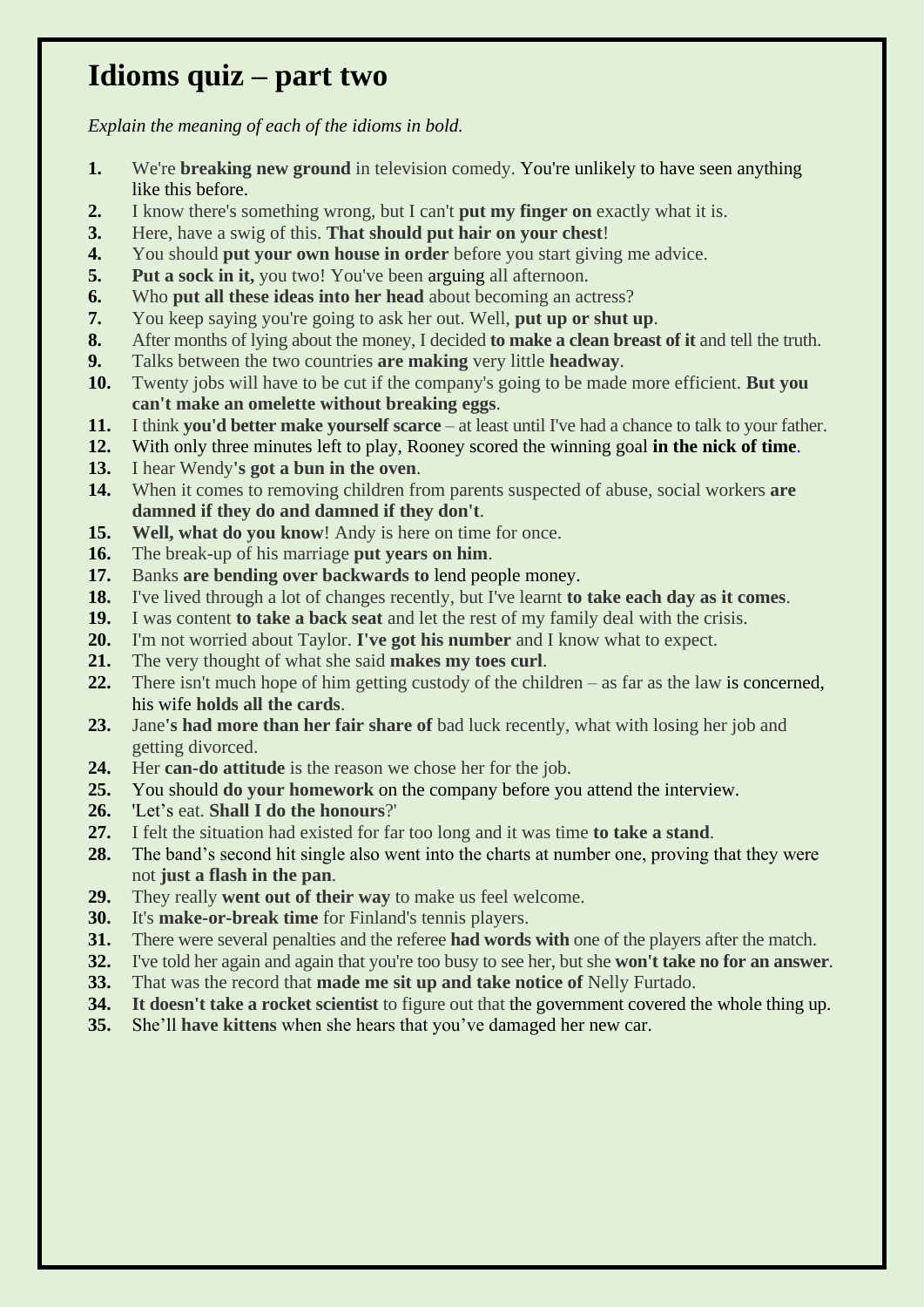#### **Idioms quiz – part two**

- **1.** We are doing something that is different from anything that has been done before.
- **2.** To know or be able to explain exactly what is wrong.
- **3.** Said when you are offering someone a strong alcoholic drink (or food that will make them strong and healthy).
- **4.** You should solve your own problems.
- **5.** Said in order to tell someone to stop shouting or making a noise.
- **6.** Encouraging someone to do something they had not thought about doing before, especially something stupid.
- **7.** You mean they should either take action in order to do what they have been talking about or stop talking about it.
- **8.** It means to tell the truth about something, especially something bad or illegal that you have done, so that you do not have to feel guilty any more.
- **9.** They are making very little progress.
- **10.** It is difficult to achieve something important without causing any unpleasant effects.
- **11.** It means to leave, especially in order to avoid trouble.
- **12.** He scored at the last possible moment, just before it was too late.
- **13.** She is pregnant.
- **14.** They will be criticized whatever they do.
- **15.** It is something that you say when you are surprised at something.
- **16.** It made him look and/or feel much older.
- **17.** They are trying very hard to do something, especially to help or please someone.
- **18.** To deal with things as they happen, and not to make plans or to worry about the future.
- **19.** To let other people take a more active and responsible role in a situation.
- **20.** To know that someone is trying to do something bad and therefore be able to deal with them.
- **21.** It makes you feel extremely embarrassed and ashamed for someone else.
- **22.** To be in a strong position when you are competing with someone else, because you have all the advantages.
- **23.** She has had an unfair amount of bad luck.
- **24.** She is willing to try different ways to solve problems and is confident that she will succeed.
- **25.** Do some background research so that you know all you need to know about something and are well prepared.
- **26.** It refers to pouring drinks or serving food.
- **27.** Time to make a determined effort to defend something or to stop something from happening.
- **28.** Something or someone that is popular or successful for only a short time.
- **29.** They made an exceptional effort on their behalf.
- **30.** It's important enough to make them succeed, or fail completely.
- **31.** He spoke to the player angrily.
- **32.** She keeps on asking even though her request has already been refused.
- **33.** It made them take notice and become interested.
- **34.** It is obvious.
- **35.** She will be very upset and angry.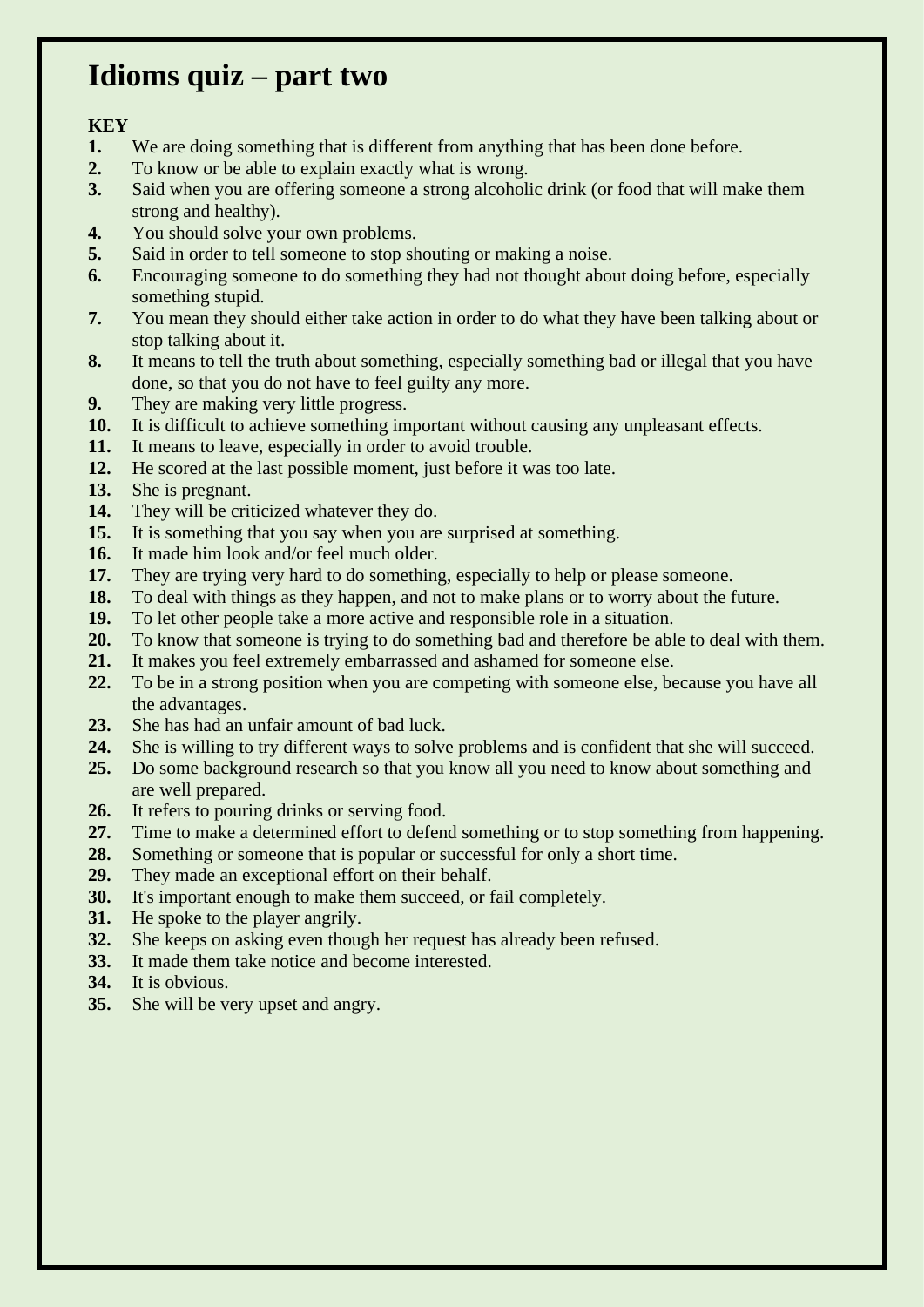### **Idioms quiz – part three**

*Explain the meaning of each of the idioms in bold.* 

- **1.** 'What if the flight is delayed?' **'I'll cross that bridge when I come to it.'**
- **2.** Look, if **push comes to shove** we'll just have to sell the car.
- **3.** All this happened a very long time ago, **when you were a mere twinkle in your father's eye**.
- **4.** Hey, it's 2.00 am already. I'm just about ready to **hit the sack**.
- **5. They broke the mould when they made** Elvis. There's never been a star to match him.
- **6. If it comes to the crunch**, will she play well enough to win?
- **7.** Country and western music **is as American as apple pie**.
- **8.** 'Did you know her then?' 'Yes, but **not in the biblical sense**.'
- **9.** 'Is his name Howard?' '**Close, but no cigar.** It's Harold.'
- **10.** We were only going away for the weekend, but Jack insisted on taking **everything but the kitchen sink.**
- **11.** He's fresh out of college, still **wet behind the ears**.
- **12.** You must be thirsty after all that work would you care **to wet your whistle**?
- **13.** For me, watching golf on television is about as interesting as **watching paint dry**.
- **14.** Why does he talk to Alison as if she's stupid, when we all know she **could run rings around him**?
- **15.** It's just a **run-of-the-mill** war film.
- **16.** The last time we played squash he beat me **hands down**.
- **17.** I'm in **a no-win situation** here. Whatever I do, I'm going to annoy someone.
- **18.** We've certainly had our disagreements in the past, but **that's all water under the bridge now**.
- **19.** I'll get you to the airport by 12 o'clock, **come hell or high water**.
- **20.** I don't think we should **throw the baby out with the bath water**. There are some good features of the present system that I think we should retain.
- **21.** We can go in his car if he prefers. **It's no skin off my nose**.
- **22. Off the top of my head** I could probably only name about three women artists.
- **23.** She was hoping that some glamorous young Frenchman would come along and **sweep her off her feet**.
- **24.** I don't really know why, but somehow Clare and I **got off on the wrong foot**.
- **25.** You've been living with Jean for five years, isn't it time you **made an honest woman of her**?
- **26.** Despite being the daughter of two Hollywood stars, **she's** very much **her own woman** with her own acting style
- **27.** When they sacked her, she simply set up a rival company of her own. **You can't keep a good woman down**.
- **28. To add insult to injury**, her name was spelled incorrectly in the rejection letter.
- **29.** Editors are very much **the backroom boys** of the film world.
- **30.** I had no idea they were related. Oh well, **you live and learn**.
- **31.** It was a bloody awful meal. **Pardon my French.**
- **32.** I want to make sure we're **all singing the same tune** before we give any interviews to the newspapers
- **33.** I bumped into **an old flame** of yours in Oxford on Saturday.
- **34.** She was a teacher of **the old school** and believed in strict discipline.
- **35.** Realizing I was **the new kid on the block** in this job, I was determined to prove myself.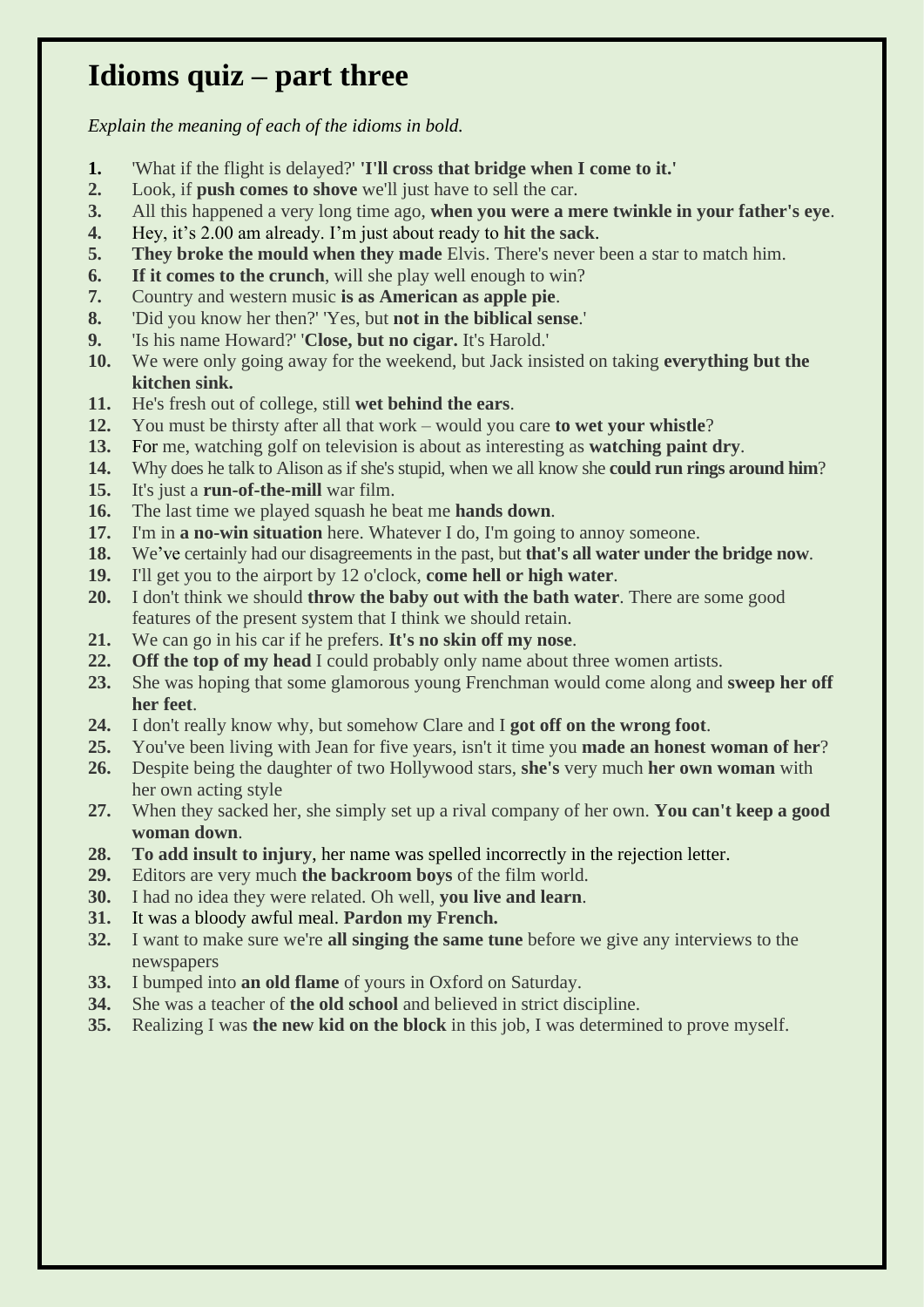### **Idioms quiz – part three**

- **1.** I'll deal with it when it happens.
- **2.** This is what will have to be done if the worst comes to the worst.
- **3.** It happened at a time before someone was born.
- **4.** To go to bed.
- **5.** It means someone or something is very special and that there is not another person or thing like them
- **6.** Used in order to say what you will do when a difficult or important decision has to be made, for example.
- **7.** It's typically American.
- **8.** You mean you have not had sex with her.
- **9.** What they tell you or what they do is nearly correct but not completely.
- **10.** It refers to a lot of different things, many of which you do not need.
- **11.** He is young and not very experienced.
- **12.** It means to have a drink, especially an alcoholic drink.
- **13.** You mean that it is very boring.
- **14.** She has much more skill, ability, or intelligence than someone else.
- **15.** It's ordinary.
- **16.** It means to win easily.
- **17.** A difficult situation in which the result will be bad for the people involved whatever the outcome.
- **18.** It happened a long time ago and no one is upset about it now.
- **19.** You mean you are determined to do it even if it is difficult.
- **20.** It means to get rid of the good parts as well as the bad parts of something when you are trying to improve it.
- **21.** It means you do not care about something because it will not affect you.
- **22.** You say it without thinking about it for very long.
- **23.** Do or say things to make her fall completely in love with him.
- **24.** It means your relationship starts badly, often with an argument.
- **25.** It means you marry someone that you are having a relationship with.
- **26.** She behaves in the way that she wants and does not let other people influence her.
- **27.** It means that a person with a strong character will always succeed, even if they have a lot of problems.
- **28.** Someone who has caused a bad situation has made it even worse.
- **29.** They do a lot of important work but don't get much attention or fame.
- **30.** You say it when you have just discovered something that you did not know.
- **31.** Used in order to apologize after saying a swear word which you think may have offended your listener(s).
- **32.** We have to say the same things about a subject in public.
- **33.** Someone with whom you had a romantic relationship in the past.
- **34.** She had traditional ideas about how to do something and did not accept new ways of doing it.
- **35.** It refers to someone who is new to something and has many things to learn about it.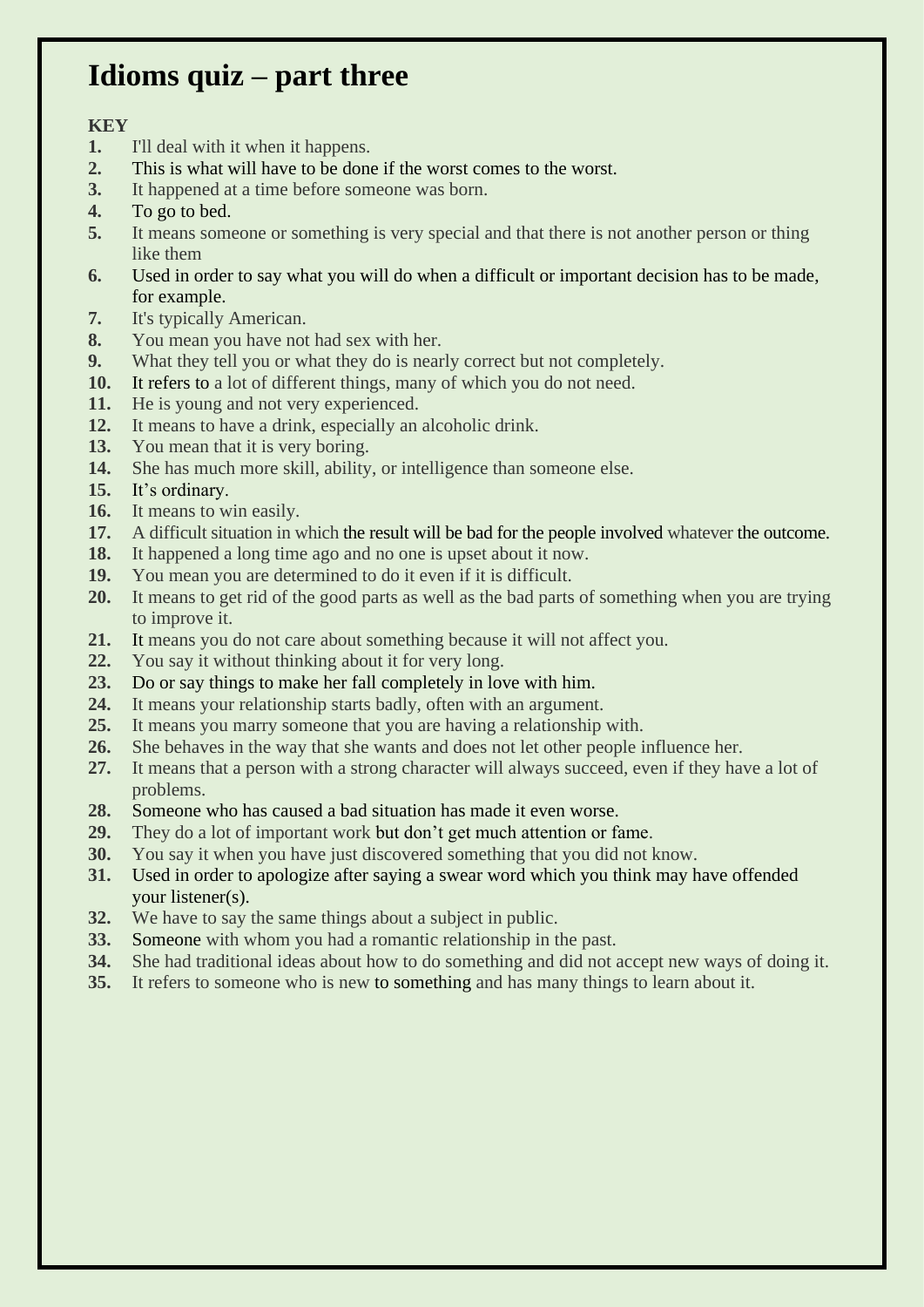# **Idioms quiz – part four**

*Explain the meaning of each of the idioms in bold.* 

- **1.** I may be old, but **I haven't lost my marbles** yet.
- **2.** It's good to see their goalkeeper**'s not losing his touch**.
- **3.** I don't intend **to lose any sleep over** this problem.
- **4.** He'd **move mountains** for her but she treats him like dirt.
- **5.** I don't really like using a computer, but you have **to move with the times**, I suppose.
- **6.** Many young people learn to drive long before they officially **come of age**.
- **7.** I don't want to wait **until kingdom come** before you get round to painting the fence.
- **8.** I don't think she likes to praise men. **It goes against the grain**.
- **9.** Cunningham, who usually **goes straight for the jugular**, seemed strangely reluctant to say
- anything. **10.** His late-night visit to her home **has set tongues wagging**.
- **11.** This is a private deal we don't have **to do everything by the book**.
- **12.** Les isn't much of a saver. It's **easy come, easy go** with him.
- **13. Rise and shine**, sleepy head you have to leave for school in twenty minutes.
- **14.** I wasn't very keen on the decision but it was easier just **to go with the flow**.
- **15.** I kept my composure throughout the funeral, but **I went to pieces** after everyone had gone home.
- **16.** He finally decided **to come out of the closet** so his mother would stop asking him why he

wasn't married.

- **17.** We started to argue soon after we got married, and things **went downhill** from there.
- **18.** If you miss any more classes, your teachers will be down on you **like a ton of bricks**.
- **19.** If they cut down those trees, they'll do it **over my dead body**.
- **20.** Is shopping on the internet **the shape of things to come**?
- **21.** Apparently **he's turned over a new leaf** and he doesn't drink anymore.
- **22.** I tried to stop the kids dropping their clothes on the floor, but finally decided it was **a lost cause**.
- **23.** *The Eagles* said: "We won't play together again **till hell freezes over**!"
- **24.** Tickets for the show are limited and we operate **on a first-come, first-served basis**.
- **25.** You've got to apply for this job. **It's got your name written all over it**.
- **26.** Mr Barker-Fowles was forced to **slum it** in economy class because there were no seats available in first class.

**27.** I'm sure you can talk yourself into believing that you're well. It's a case of **mind over matter**.

- **28.** It was the kind of neighbourhood where everyone was intent on **keeping up with the Joneses**.
- **29.** They'll probably **go easy on him** since he hasn't been in trouble before.
- **30.** She's really **let herself go** since she split up with her husband.
- **31.** Rob Thompson, the producer, admits the series **is going out on a limb** in that it is quite different from anything else currently on television.
- **32.** I felt it was time **to come clean** and tell her what the doctor had told me.
- **33.** He was such a gifted musician, I always knew he would **go places**.
- **34.** I've **started the ball rolling** by setting up a series of meetings.

**35.** He's a public figure, and so a certain amount of media intrusion **goes with the territory**.